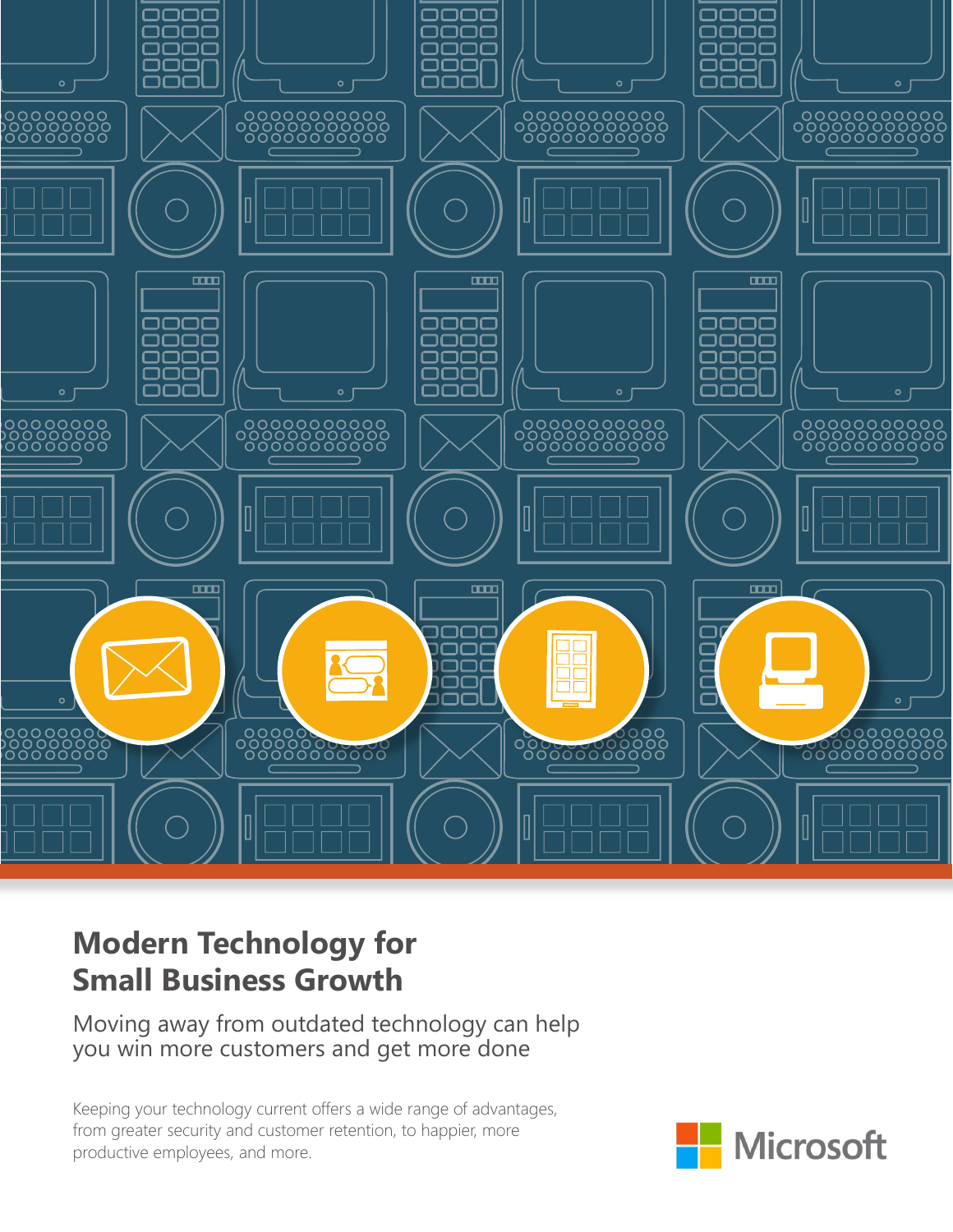# Up-to-Date Technology Propels Productivity

How important is keeping up with new technology? Consider this: Tech-savvy—and especially cloud-savvy—small and medium-size businesses (SMBs) increase revenues 15 percentage points faster than technology laggards, according to a [new study](https://www.bcgperspectives.com/content/articles/technology_software_globalization_ahead_curve_lessons_technology_growth_small_business_leaders/) from the Boston Consulting Group (BCG). Tech savvy SMBs also create new jobs twice as fast.

The BCG study found the high-performing SMBs stayed ahead of mainstream IT adoption, riding new waves of advancement to improve efficiency, connect with new customers and markets, and compete with much larger players. And they use the full range of available tools—from productivity software to Internet connectivity to cloud-based services.

You may think your technology works just fine, but you could be missing out on capabilities that fuel business success. Having the right technology can boost productivity and keep employees happier. It can allow you to expand your business beyond your geographical boundaries. It can keep your crown jewels—your company data—safe. And it can increase customer satisfaction and make people more likely to do business with you.

This guide will explore the (often unrealized) risks of using outdated technology, the (often surprising) benefits to modernizing your technology, and the steps you should take to ensure that your business has the technology it needs to increase performance and propel your growth.

## Attract and Retain Customers

Here's something that may surprise a lot of small businesses—one way your customers evaluate you is by the technology you use. Consumers do not lower their expectations for smaller businesses, according to a recent survey conducted by Survey Monkey for Microsoft.



Of the more than 1,400 respondents, nearly two-thirds think a SMB is outdated if the company's operating system or desktop computer are five to 10 years old.

Consider the experience of [Raritan Bay Federal Credit Union](http://aka.ms/Yga9j3) (RBFCU), a small financial cooperative that competes against big New York City banks. "Our older PCs were slow, which hurt our ability to serve customers promptly at teller windows, and it hurt our image when customers saw us using older computers and software," says Carey Hnath, IT manager for RBFCU.

The cooperative upgraded its Windows XP PCs to mobile PCs running the Windows 8 operating system so that it could offer modern financial services. Before, to calculate interest rates,bankers had to use a slow, multi-step process. Now, the Windows 8 Pro home screen provides multiple information sources at once rather than requiring the bankers manually assemble the information.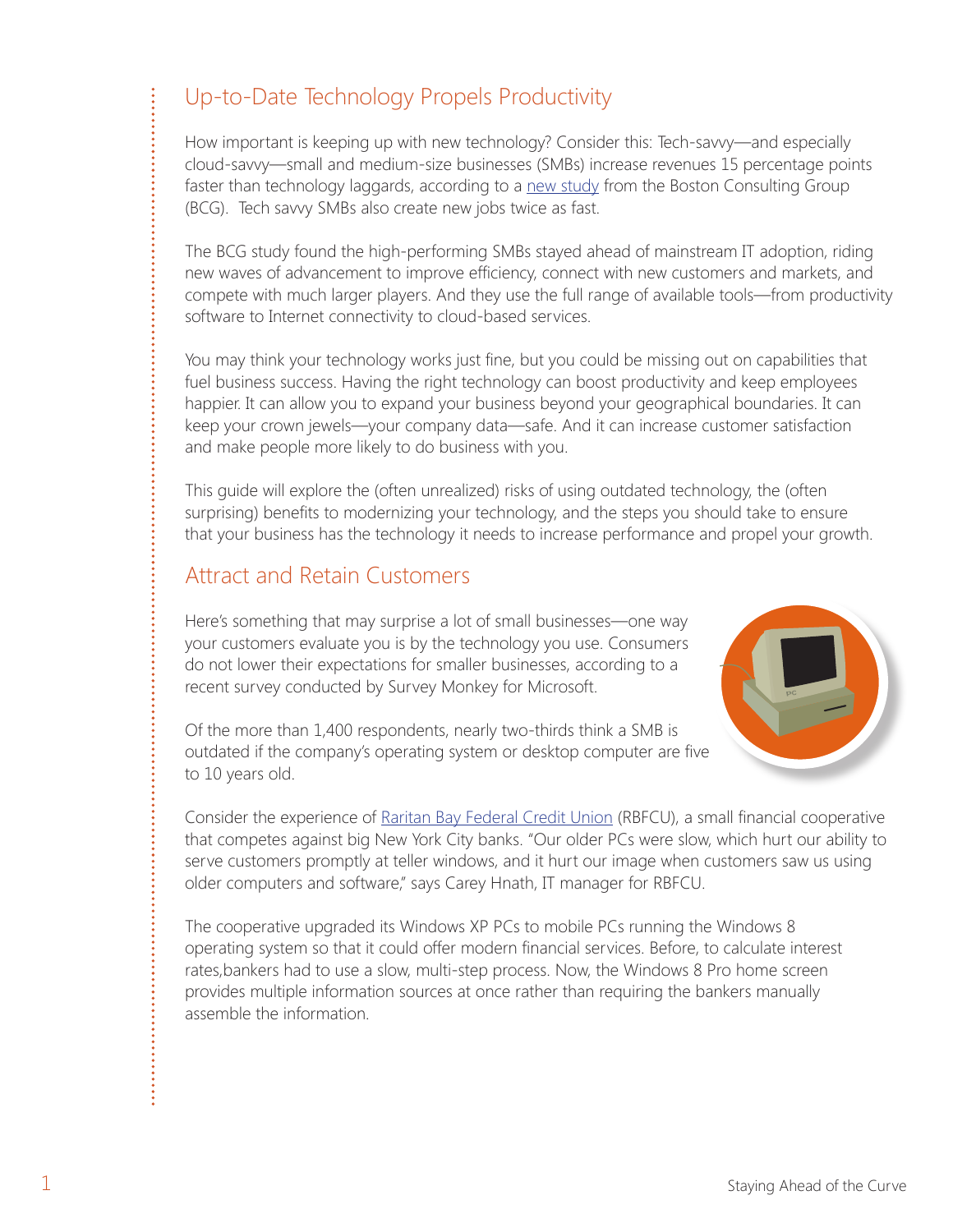Having the latest technology also lets RBFCU pursue new customer services such as smartphone apps. "It's critical to our image that customers see us as forward-thinking and innovative," says Karen Walczak, vice president of operations for the credit union. "The faster performance of Windows 8 means that employees can serve customers faster. If we can't answer questions quickly, we lose customers to the big banks that do have this technology." She's right: -two percent of consumers say they're likely to become a repeat customer of a business that uses modern technology to conduct business.

"If customer retention and confidentiality are important to your business, using outdated technology could be putting your livelihood at risk," says Cindy Bates, vice president of Microsoft's small and midsized business group. "Having the right technology can truly level the playing field for your business to compete with the big guys."

That's because customers realize that companies with newer technology provide better service, are easier to work with, and run more secure operations. And those benefits hold true for your business partners, as well. As Ivana Taylor, a marketing consultant in Medina, OH, explains: "Most of my clients run older systems. However, if they don't stay current, I find I can't open some of the files they send." If customers experience those irksome issues, they quickly look elsewhere for places to give their business.

## Uncover (and Overcome) Hidden Inefficiencies

When it comes to outdated technology, an old maxim rings true: "You don't know what you don't know." You might feel there's no need to upgrade because you believe your operations are running fine with your current technology. However, if you are accustomed to older technology, you may well be unaware of what capabilities are now possible. Everyday processes that you take for granted may currently take twice as long as they might take if you were using more modern technology.

Just ask [Terri Rodda, a](http://aka.ms/Dqrhlr) physical therapist in the Washington, D.C. area. She upgraded her technology with two Lenovo ThinkPad tablets and two Lenovo ThinkPad laptops, and then turned to cloud services—Office 365 for email, file sharing, instant messaging, and on-demand web conferencing to connect with her customers. Having the latest technology has improved her ability to create content, take norms, and access the data she needs for business from anywhere which has translated into higher productivity.

"With the tablets and Office 365, I can do everything I need to do using a bare-bones contract staff," she says. "I estimate that we're saving eight hours a week over my previous way of working, which enables me to see more patients or spend more time with my patients."

If you're not sure what technology to update, here's one good starting point for finding a powerful payback from new technology: If you look at all your processes end-to-end, note how many places require you to handle information manually? Those are potential spots where new software can improve your workflow and effectiveness.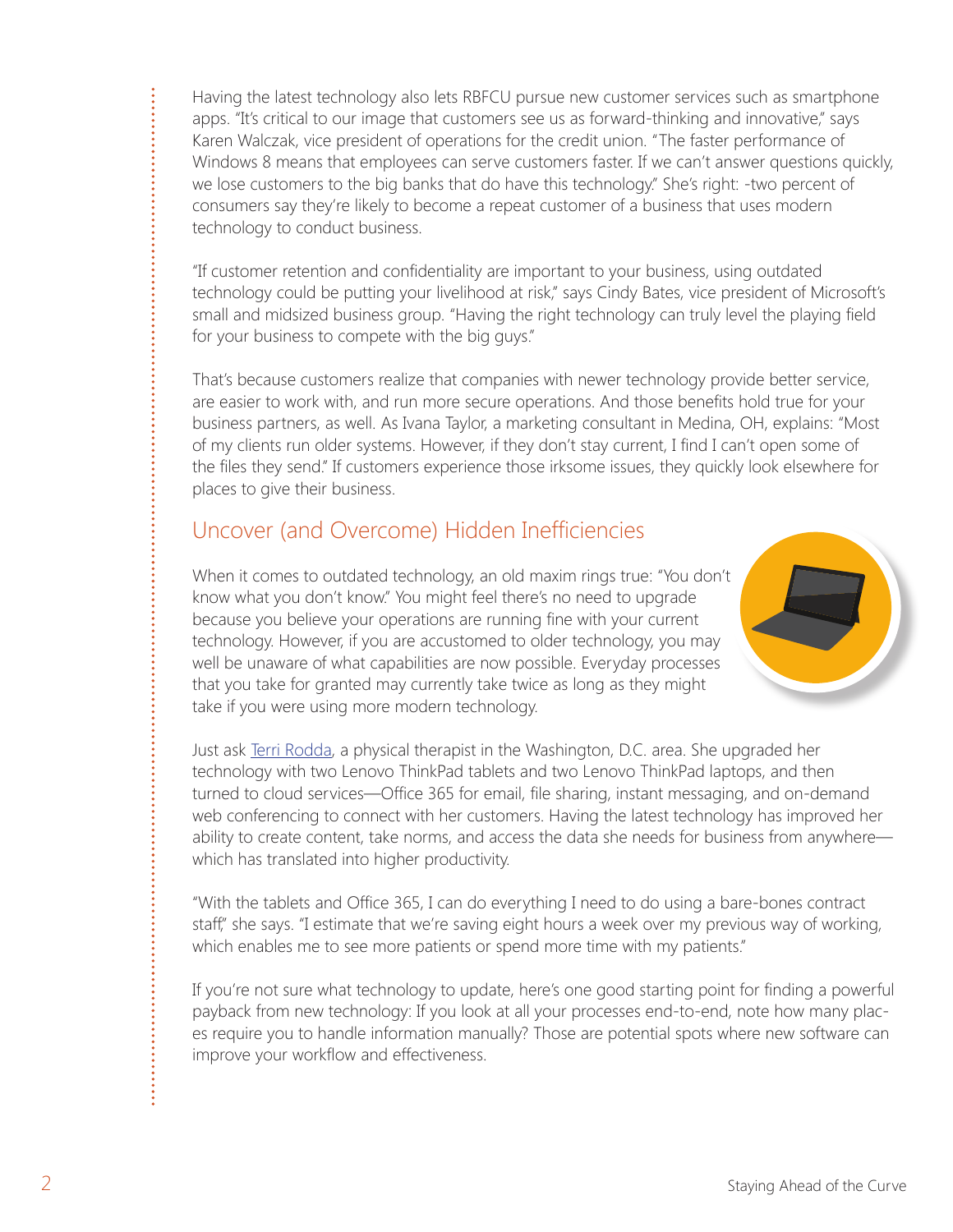"So many software applications can save you time and cut your costs," says Anita Campbell, founder, CEO, and executive editor of Small Business Trends. "If you're going to grow, one of the best ways to grow is without additional staff. Software can allow you to do more with less."

Romulo and Amanda Melo, the owners [of Romulo Melo Brazilian Jiu-Jitsu i](http://www.microsoftbusinesshub.com/Customer_Stories/Romulo_BJJ?WT.mc_id=G2MeGuideRomuloBJJ)n San Francisco, would agree with that. They wanted to double their customer base without adding staff and knew the only way to do that was t[o use technology to](http://aka.ms/Q2tryj) multiply their effectiveness.

They decided to abandon paper and move to digital and cloud-based documents. The pair updated from a Windows 7 PC to a Surface Pro tablet PC running the Windows 8 Pro operating system and also upgraded their laptop to Windows 8 Pro. They also downloaded the DocuSign Ink cloud-based electronic signature app from the Windows Store to electronically capture customer signatures, allowing them to reduce a lot of the manual paperwork that gobble up their time and attention.

"We've been able to eliminate about 10 hours of administrative work each week and do more without adding staff," Amanda says. "This is critical to our profitability."

# Removing Employee Frustration

Outdated technology is particularly frustrating for employees, because they are the ones who experience the inefficiencies firsthand.



For example[, Steve Moore Chevrolet,](http://www.microsoftbusinesshub.com/Customer_Stories/Steve_Moore_Chevrolet?WT.mc_id=G2MeGuideChevrolet) a car dealership in Charlotte, North Carolina, found that outdated technology caused the loss of important files and undermined their efforts to serve customers. Using Office 365, the 80-person staff now ha[s mobile access to business information a](http://aka.ms/wq9jlb)nd

to easily share and collaborate on documents while complying with GM and Chevrolet auditing policies. Managers can now [update SharePoint Online](http://aka.ms/Vi8ybr) folders with pricing sheets, so sales staff can access the information with mobile devices and instantly answer customers' questions.

Failing to remove the frustration of outdated technology can have an impact on your ability to hire new workers, especially millennials, the new generation of workers. In fact, two thirds of 22 to 29-year-old workers judge their employers by their technological knowledge, according to CompTIA, a nonprofit association for IT professionals.

"An employer's tech-savviness is very high on (millennials') checklist on whether to take a job or not," according to Todd Thibodeaux, president and chief executive officer of CompTIA. "Outdated technology might prevent you from hiring the best and brightest and send them scurrying to your competitors."

Cloud technology in particular serves the new way employees work, making it possible for individuals to work from anywhere, and for colleagues to collaborate seamlessly even when working from separate locations.

"The cloud really opens up small businesses' access to the talent pool," says Microsoft's Bates.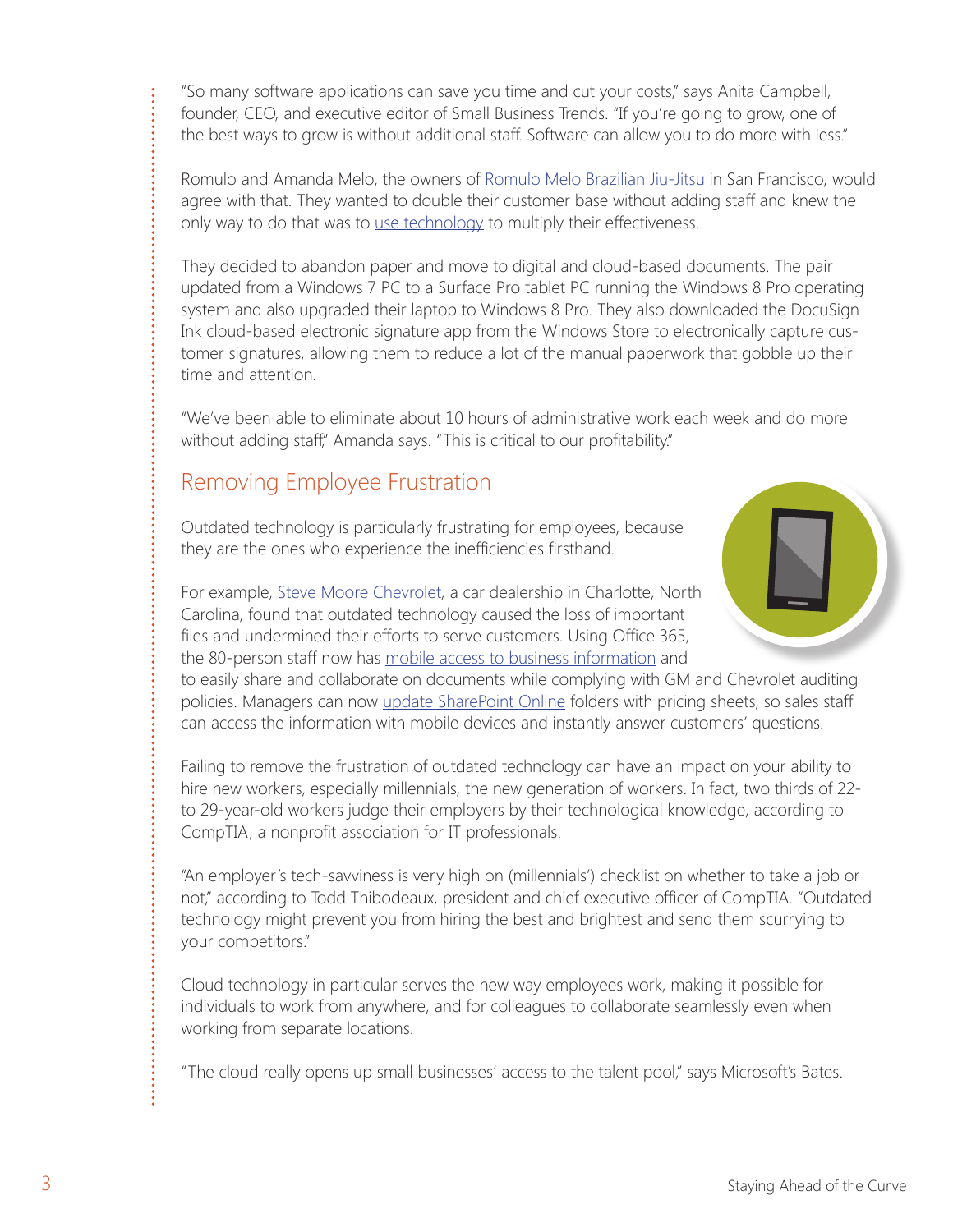"If the most qualified candidate happens to be located in another state, a productivity suite, like Office 365, can give that employee access to all of the businesses' documents and systems, as well as the ability to collaborate and communicate with colleagues as if they are working from the same office."

## Addressing Security Concerns

Older operating systems aren't built to address today's more sophisticated security threats, simply because those threats didn't exist when the software was created. "If your software had not been updated, there is a great risk that hackers could find a backdoor entrance that could put your data at risk," Campbell says.



And this is not lost on customers. Among those consumers who are concerned about providing personal information on an outdated SMB website, more than 70 percent said they would leave the website when being asked to provide contact information if they think the website is outdated.

"The world of technology has changed so much just in the last five years or so," Bates explains. "If you are using an operating system that is older than that, you should be aware that there are security threats, as well as amazing new capabilities, that didn't even exist five or ten years ago." For example, Rodda, the physical therapist, takes advantage of the Windows BitLocker Drive Encryption feature in Windows 8 Pro to help safeguard data if a computer is lost or stolen. This "makes me feel much more comfortable about running my business on portable devices," she says. "Patient privacy is huge in my world, and [the latest security features] give me tremendous peace of mind."

# Assessing Technology Needs

If you're not using technology that enables you to do the following, you might be impeding your own success.

- Remote access to important documents and files. In a [recent survey](http://www.sophos.com/en-us/security-news-trends/security-trends/network-security-survey.aspx), 93 percent of SMBs have at least some remote workers. On average, around 20 percent of all employees work remotely.
- Unified communications platform with IM, voice, video conferencing, and online meeting capabilities. "Unified communications (UC) can save a ton of time, and prevent a lot of duplicate entries and wasted work going back and forth," Campbell says.
- Professional-grade email. "A lot of small business professionals and sole proprietors use free email services that are designed for personal use, but when potential customers see that, it can make them question the credibility of the business," Bates says.
- A professional looking website. Seventy-seven percent of consumers expect that your business will have a professional website, according to the survey. If you don't, it's the equivalent of having a run-down storefront, and people are wary about doing business with you.
- Mobility solutions. In our increasingly device-centric world, all you need is a mobile phone or tablet to accomplish many different types of business tasks. Retailers of all sizes can accept credit card payments on a mobile phone. Doctors now have the ability to review x-rays and medical charts with their patients using a tablet device. Think of how you can make your business more mobile and untether your employees from their desks.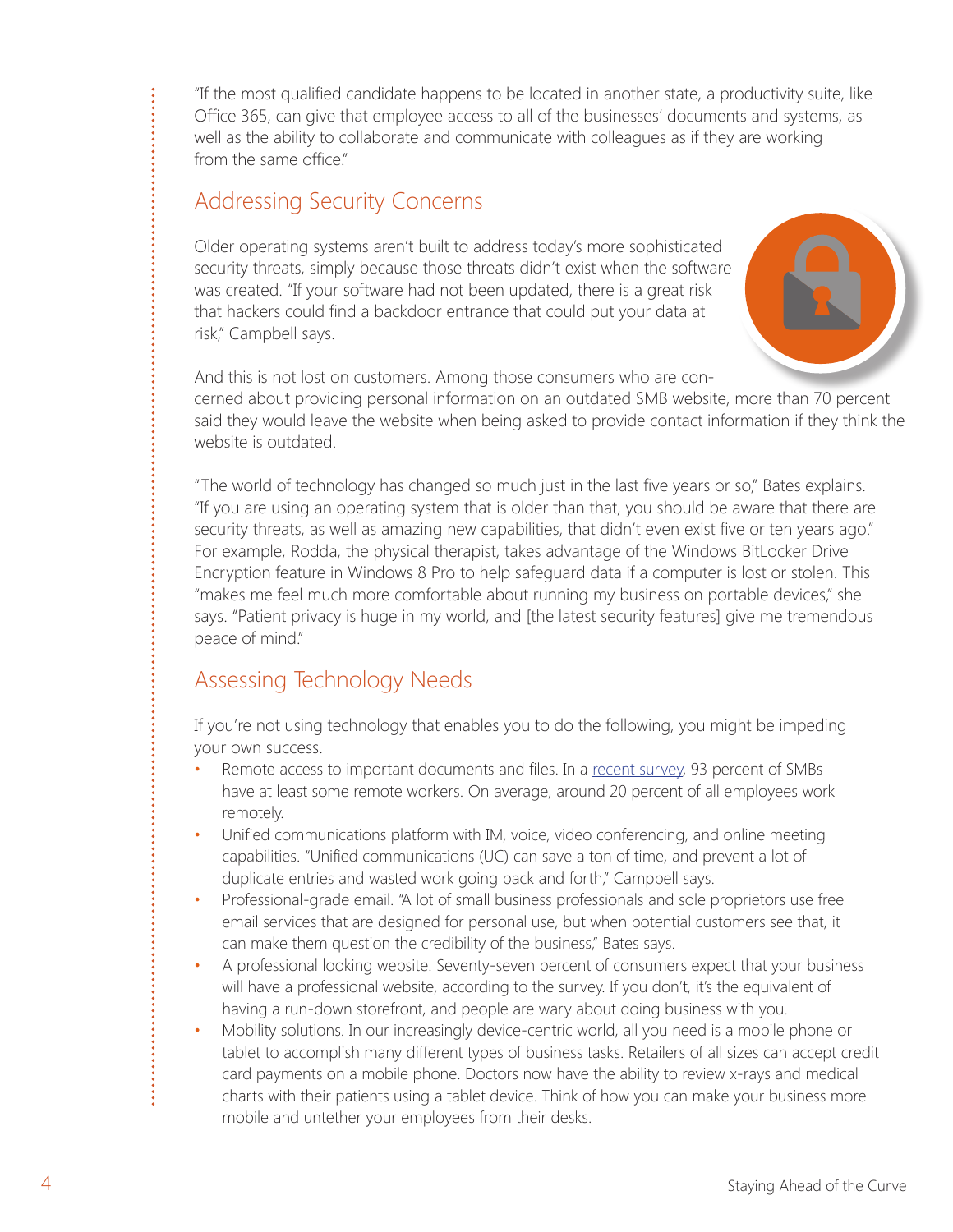And keeping up with these new developments isn't as hard as you may think. "Small businesses are boot-strapping organizations that are busy servicing clients," Taylor says. "If you spend just a few minutes over the weekend reviewing new technology consistently, the payback is huge."

## Keep Your Head in the Cloud

Ask yourself if the following apply to you: Do you ever need to work from outside the office? Do your employees need to be out in the field or have the ability to work from home? Do you have employees in different locations who need to collaborate with one another? Could you use access to a larger talent pool?

If you answer 'yes' to any of these questions, then cloud technology makes sense for you.

"It used to be that in order to have the most advanced technology, small businesses would have to invest in the same expensive hardware as large companies," Bates says. "It was cost-prohibitive. Now with cloud technology, small businesses pay for cloud-based versions of those same enterprise-level capabilities based on what they use, making it incredibly affordable."

Consider a company called [Aisle7](http://www.microsoftbusinesshub.com/Customer_Stories/Aisle7?WT.mc_id=G2MeGuideAisle7) that provides marketing services for retailers' wellness products. In 2010, it implemented the first iteration of Microsoft cloud-based communication and collaboration services. Now, Aisle7 is looking forward to taking advantage of the enhanced web mail interface with Exchange Online. The latest Outlook Web App automatically resizes the user interface to match screen dimensions on tablets and mobile phones so it's easy to work [anywhere, on any device.](http://aka.ms/U82r8n)

"If you forget to set up your out of office greeting, you can easily activate it on the road," says Harris. "And we get a lot more suggested action items, such as making meeting requests, or searching for locations using Bing Maps."

The cloud also makes it easy for businesses to scale. If you hire a new employee, you just add them as a user and pay an incremental cost. "If you're a small retail shop preparing for the holiday rush, you may have to think about how you'll provide seasonal workers with email addresses and access to your inventory database and your point of sale systems for a limited amount of time," Bates says. "Instead of buying new software licenses for workers that will only use the technology for two to three months, you can buy access on a subscription-based, monthly model that allows you to pay-as-you-go."

[Excel Anesthesia,](http://aka.ms/Lbbx7l) a 26-physician group in Dallas, found a long-term solution for secure, compliant email in Microsoft Office 365. The practice pays a low subscription fee instead of buying and maintaining its own servers. That saved it 83 percent of the first-year costs for on premise email. Excel Anesthesia pays only for what it needs, and can expand its subscriptions to support continued growth.

In addition to the overall business benefits, the cloud also delivers benefits to the way